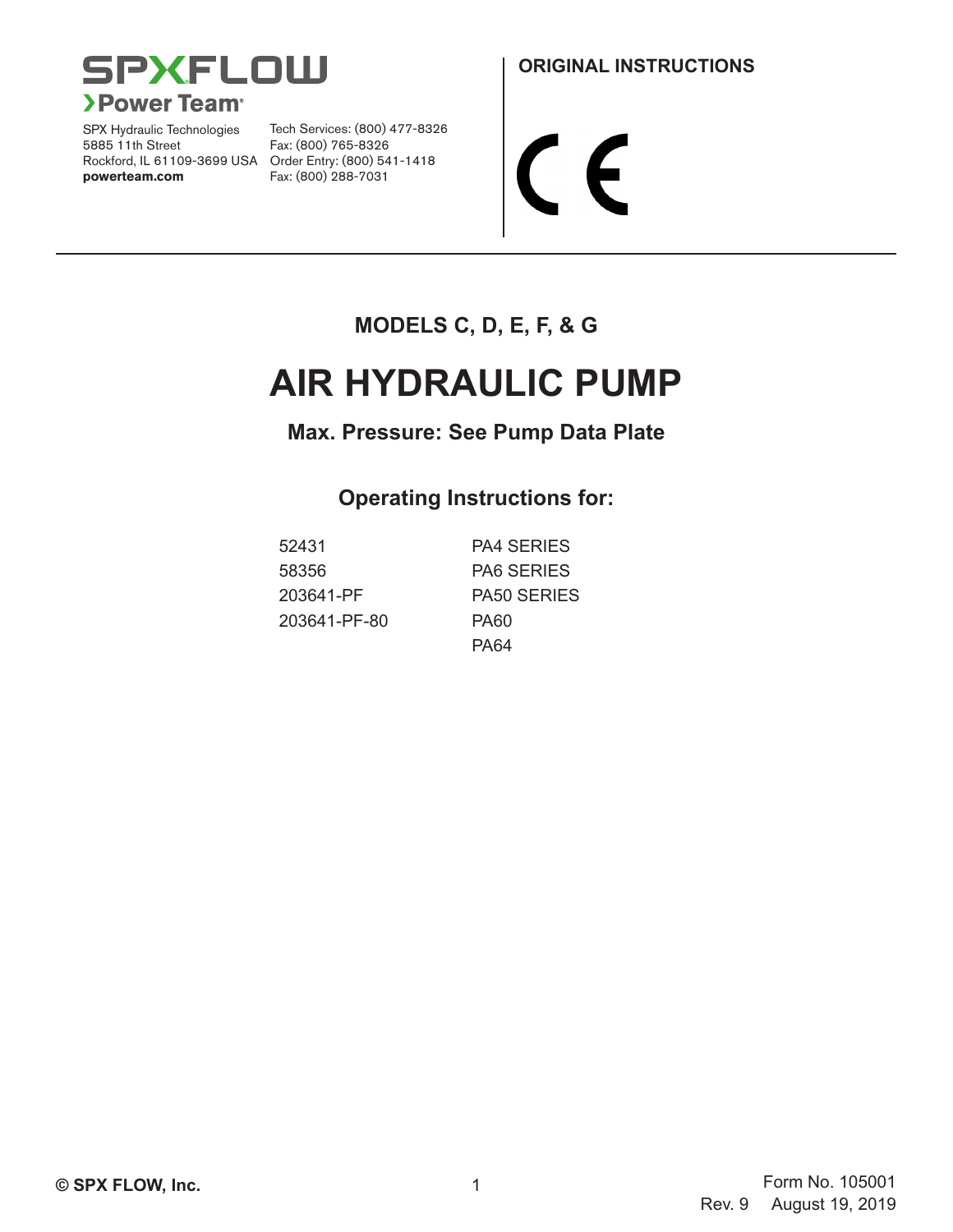# **Contents**

| 3.      |  |  |  |  |  |
|---------|--|--|--|--|--|
|         |  |  |  |  |  |
| 1.      |  |  |  |  |  |
| 2.      |  |  |  |  |  |
| 3.      |  |  |  |  |  |
|         |  |  |  |  |  |
| $1_{-}$ |  |  |  |  |  |
| 2.      |  |  |  |  |  |
| 3.      |  |  |  |  |  |
| 4.      |  |  |  |  |  |
| 5.      |  |  |  |  |  |
|         |  |  |  |  |  |
|         |  |  |  |  |  |
| $1_{-}$ |  |  |  |  |  |
| 2.      |  |  |  |  |  |
|         |  |  |  |  |  |
|         |  |  |  |  |  |
|         |  |  |  |  |  |
|         |  |  |  |  |  |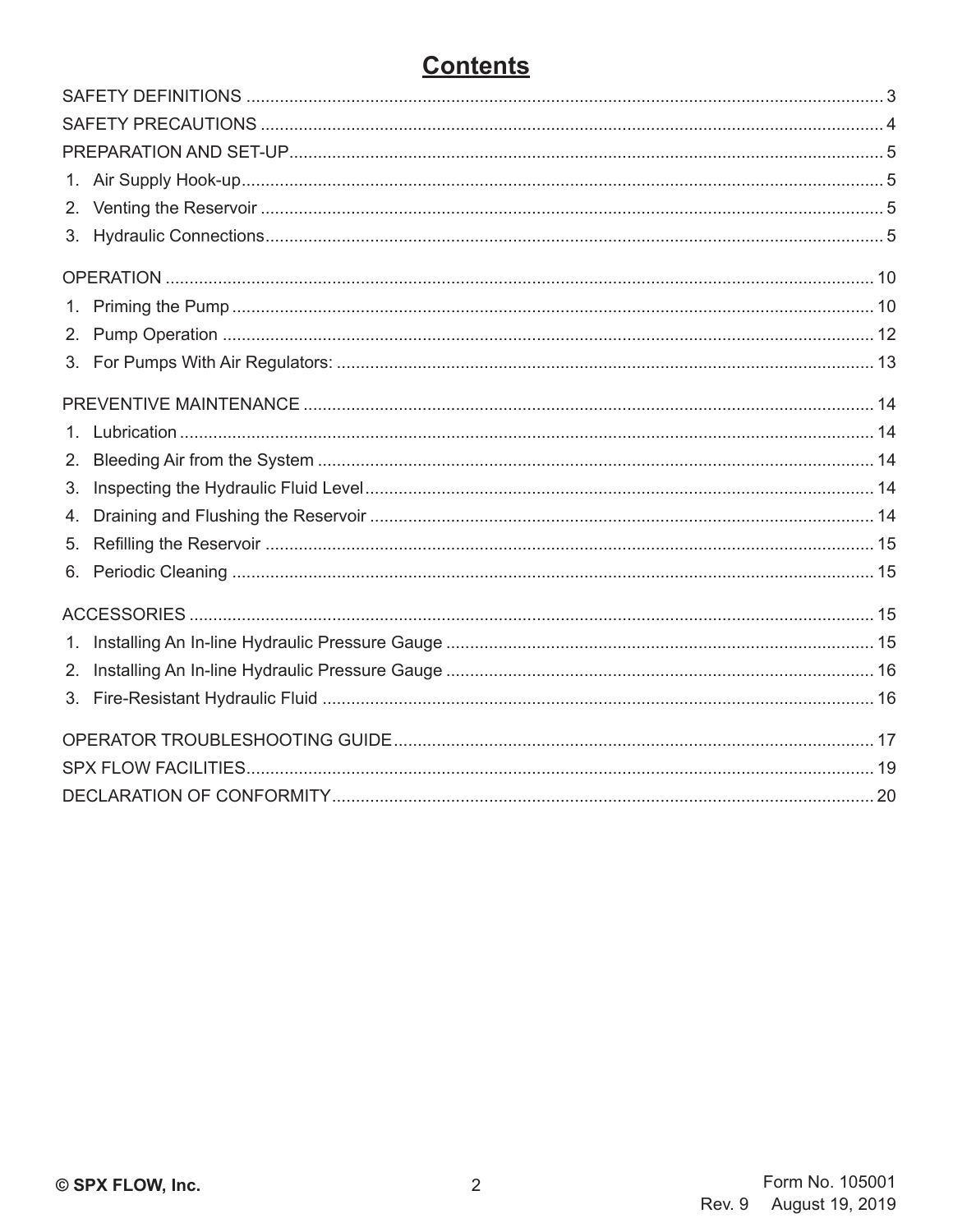# **SAFETY DEFINITIONS**

Safety symbols are used to identify any action or lack of action that can cause personal injury. Your reading and understanding of these safety symbols is very important.



**Danger is used only when your action or lack of action will cause serious human injury or death.**



**Warning is used to describe any action or lack of action where a serious injury can occur.**

## **IMPORTANT**

**IMPORTANT is used when action or lack of action can cause equipment failure, either immediate or over a long period of time.**



**It is the operator's responsibility to read and understand the following safety statements,**

- **• Only qualified operators should install, operate, adjust, maintain, clean, repair,or transport this machinery.**
- **• These components are designed for general sue in normal environments. These components are not specifically designed for lifting and moving people, agri-food machinery, certain types of mobile machinery or special work environments such as: explosive, flammable or corrosive. Only the user can decide the suitability of this machine in these conditions or extreme environments. Power Team will supply information necessary to help make these decisions.**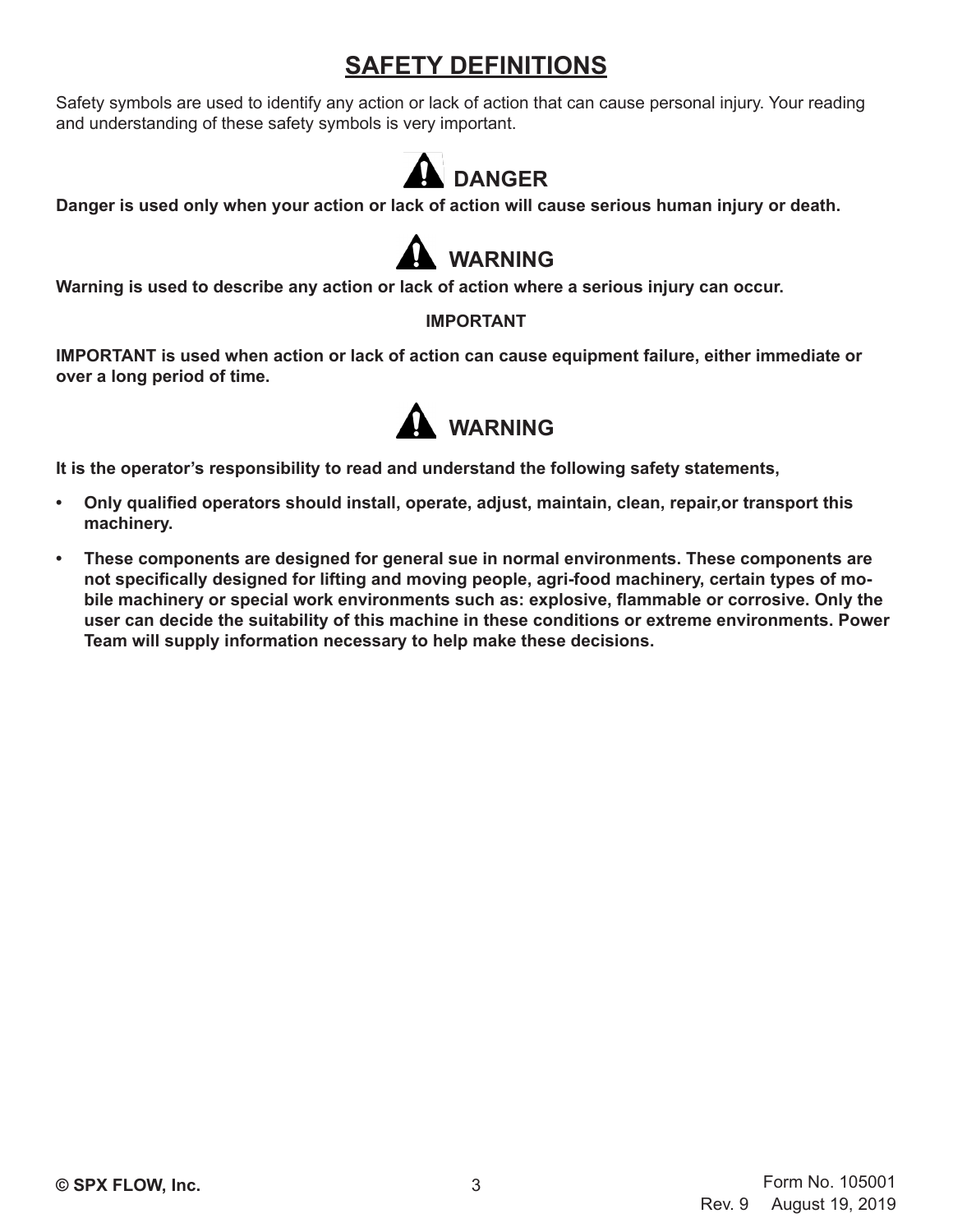# **SAFETY PRECAUTIONS**

# **WARNING**

**All WARNING statements must be carefully observed to help prevent personal injury.**

## **General Operation**

- **• All WARNING statements must be carefully observed to help prevent personal injury.**
- **• Before operating the pump, all hose connections must be tightened with the proper tools. Do not overtighten. Connections should only be tightened securely and leak-free. Overtightening can cause premature thread failure or high pressure fittings to split at pressures lower than their rated capacities.**



**• Should a hydraulic hose ever rupture, burst, or need to be disconnected, immediately shut off the pump and release all pressure. Never attempt to grasp a leaking pressurized hose with your hands. The force of escaping hydraulic fluid could cause serious injury.**

- **• Do not subject the hose to potential hazard such as fire, sharp surfaces, extreme heat or cold, or heavy impact. Do not allow the hose to be altered or kink, twist, curl, crush, cut, or bend so tightly that the fluid flow within the hose is blocked or reduced. Periodically inspect the hose for wear, because any of these conditions can damage the hose and possibly result in personal injury.**
- **• Do not use the hose to move attached equipment. Stress can damage hose and possibly cause personal injury.**



**• Hose material and coupler seals must be compatible with the hydraulic fluid used. Hoses also must not come in contact with corrosive materials such as creosote-impregnated objects and some paints. Consult the manufacturer before painting a hose. Hose deterioration due to corrosive materials can result in personal injury. Never paint the couplers.**

- **• Inspect machine for wear, damage, and correct function before each use. Do not use machinery that is not in proper working order, but repair or replace it as necessary.**
- **• Replace worn or damaged safety decals.**
- **• Modification of a product requires written Power Team authorization.**
- **• Use only components with the same pressure rating when assembling a system or machine.**

#### **Pump**

- **• Do not exceed the hydraulic pressure rating noted on the pump nameplate or tamper with the internal high pressure relief valve. Creating pressure beyond rated capacities can result in personal injury.**
- **• Before replenishing the oil level, retract the system to prevent overfilling the pump reservoir. An overfill can cause personal injury due to excess reservoir pressure created when the cylinders are retracted.**

#### **Air Supply**

**• Shutoff and disconnect the air supply when the pump is not in use or before breaking any connections in the system.**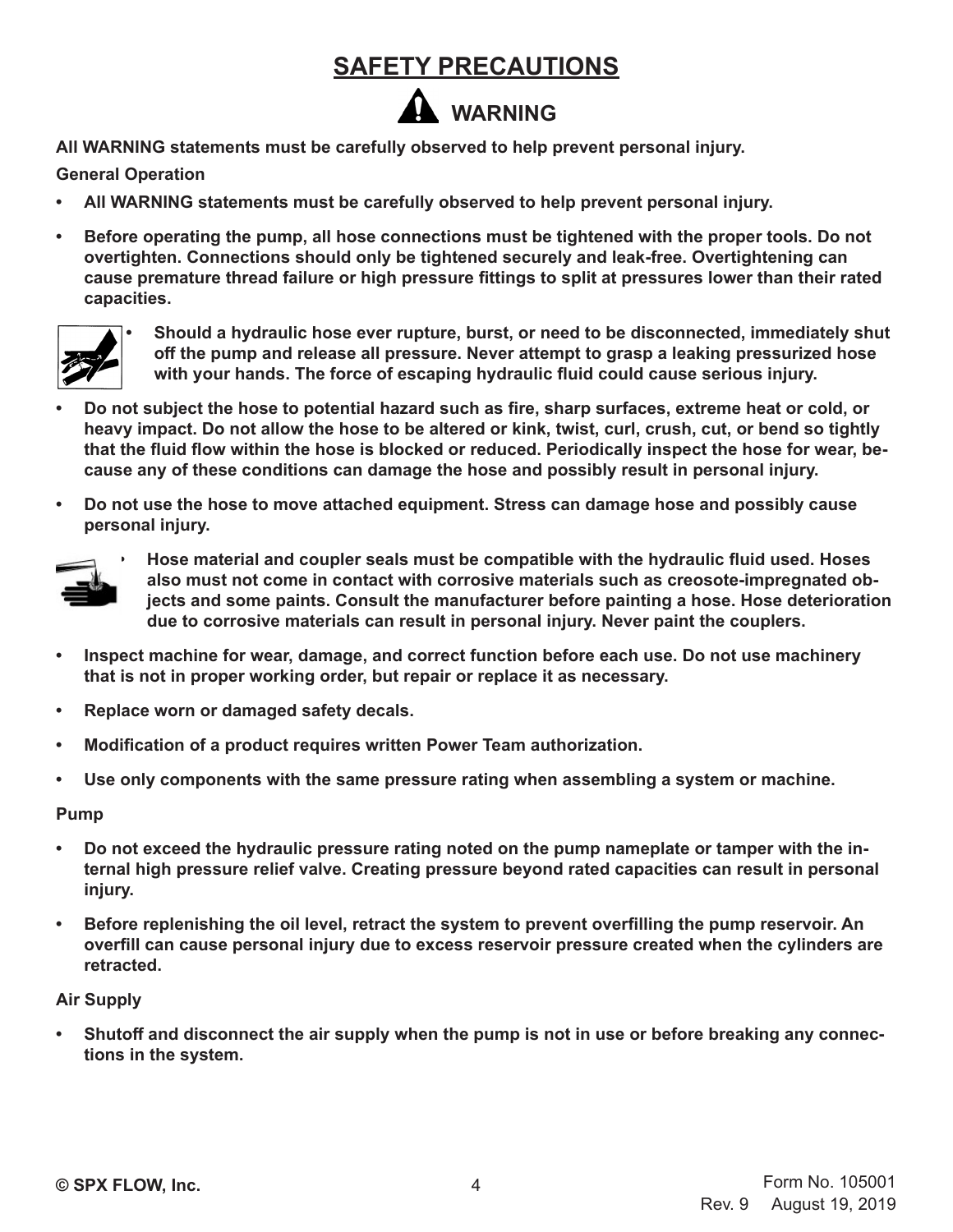# **AIR HYDRAULIC PUMP**

## **Max. Pressure: See Pump Data Plate Workstation Sound Pressure Level: 83 dB(A) at Rated capacity**

## **Definition: An air hydraulic pump delivers hydraulic fluid under pressure through the use of compressed air as a power source.**

# **PREPARATION AND SET-UP**

## **1. Air Supply Hook-up**

Remove the thread protector from the air inlet of the pump. Select and install the threaded fittings which are compatible with your air supply fittings. The air supply should be 20 CFM (.57 M3/min.) and 100 PSI (7 BAR) at the pump to obtain the rated hydraulic pressure. Air pressure should be regulated to a maximum of 120 PSI (8.3 BAR). Secure your pump fitting to the air supply. See illustrations on following pages.



**If improperly used, pressurized equipment can be potentially hazardous. Therefore:**

- **• Hydraulic connections must be securely fastened before building pressure in the system.**
- **• Release all system pressure before loosening any hydraulic connection in the system.**
- **2. Venting the Reservoir**

To improve hydraulic fluid delivery and increase usable hydraulic fluid capacity, remove shipping plug and install filler/vent cap before using the pump

## **3. Hydraulic Connections**

Clean all the areas around the fluid ports of the pump and cylinder. Inspect all threads and fittings for signs of wear or damage and replace as needed. Clean all hose ends, couplers and union ends. Remove the thread protectors from the hydraulic fluid outlets. Connect the hose assembly to the hydraulic fluid outlet and couple the hose to the cylinder. See illustrations below.

## **IMPORTANT**

**Seal all external pipe connections with a high-grade, non hardening thread sealant. PTFE tape may also be used to seal hydraulic connections, provided only one layer of tape is used. Apply the tape carefully, two threads back, to prevent it from being pinched by the coupler and broken off inside the system. Any loose pieces of tape could travel through the system and obstruct the flow of fluid or cause jamming of precision-fit parts.**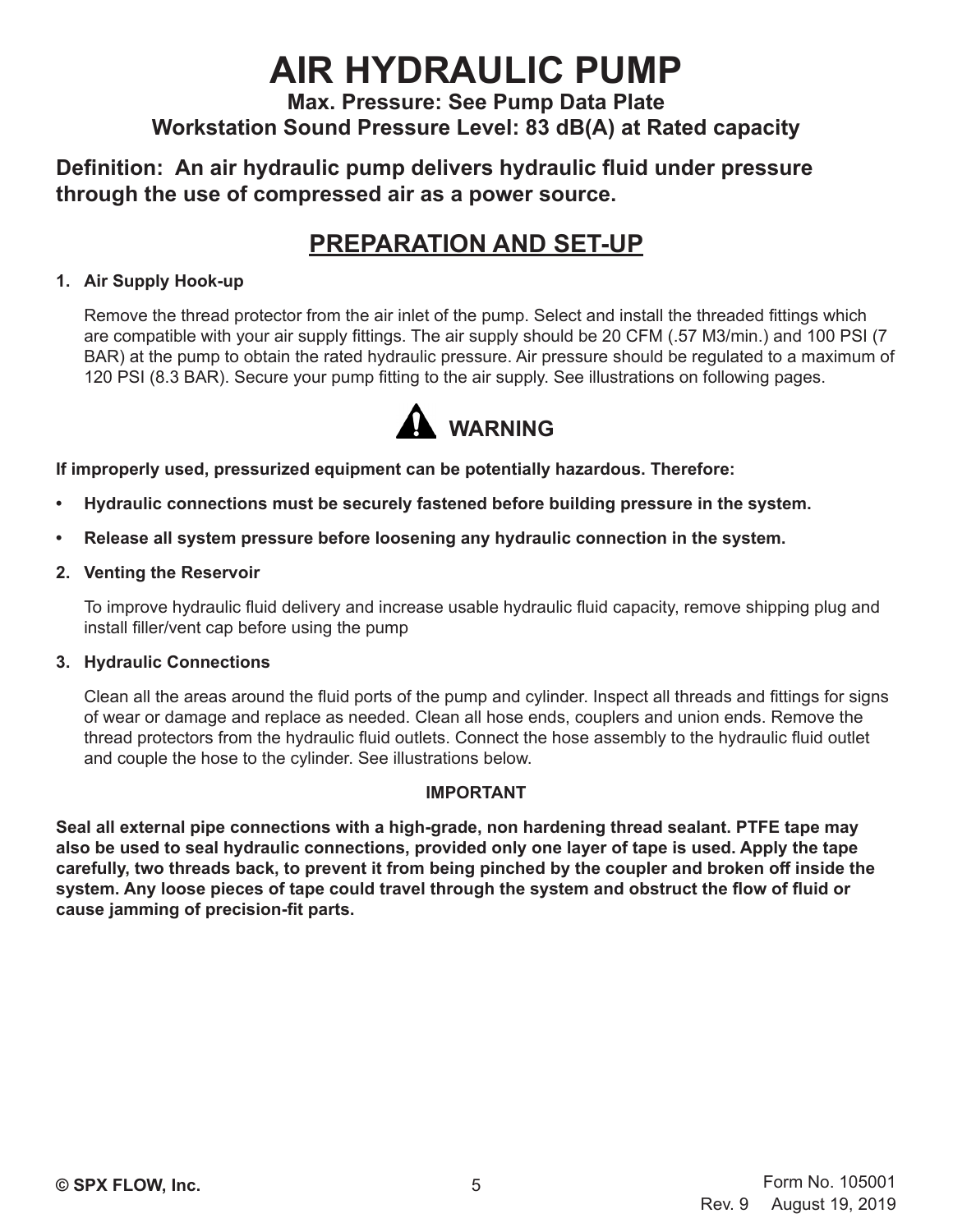A. FOR HAND/FOOT OPERATED PUMPS:



B. FOR MANUAL VALVE OPERATED PUMPS:



This pump is equipped with a two position, 3-way/4-way control valve for operating single- or double-acting hydraulic cylinders and requires attaching the hoses in the following manner: **When using a single-acting cylinder**, attach one end of a hose to port "A" of valve and the end of the hose to the advance port "C" of the cylinder. Then install a pipe plug in valve port "B." If the hoses are frequently connected and disconnected, quick couplers should be used to prevent wear and tear on the fittings. **When using a double-acting cylinder**, attach one hose to port "A" of valve and the other end of the hose to the advance port "C" of cylinder. Attach the second hose to valve port "B" and the other end of the hose to return port "D" of cylinder.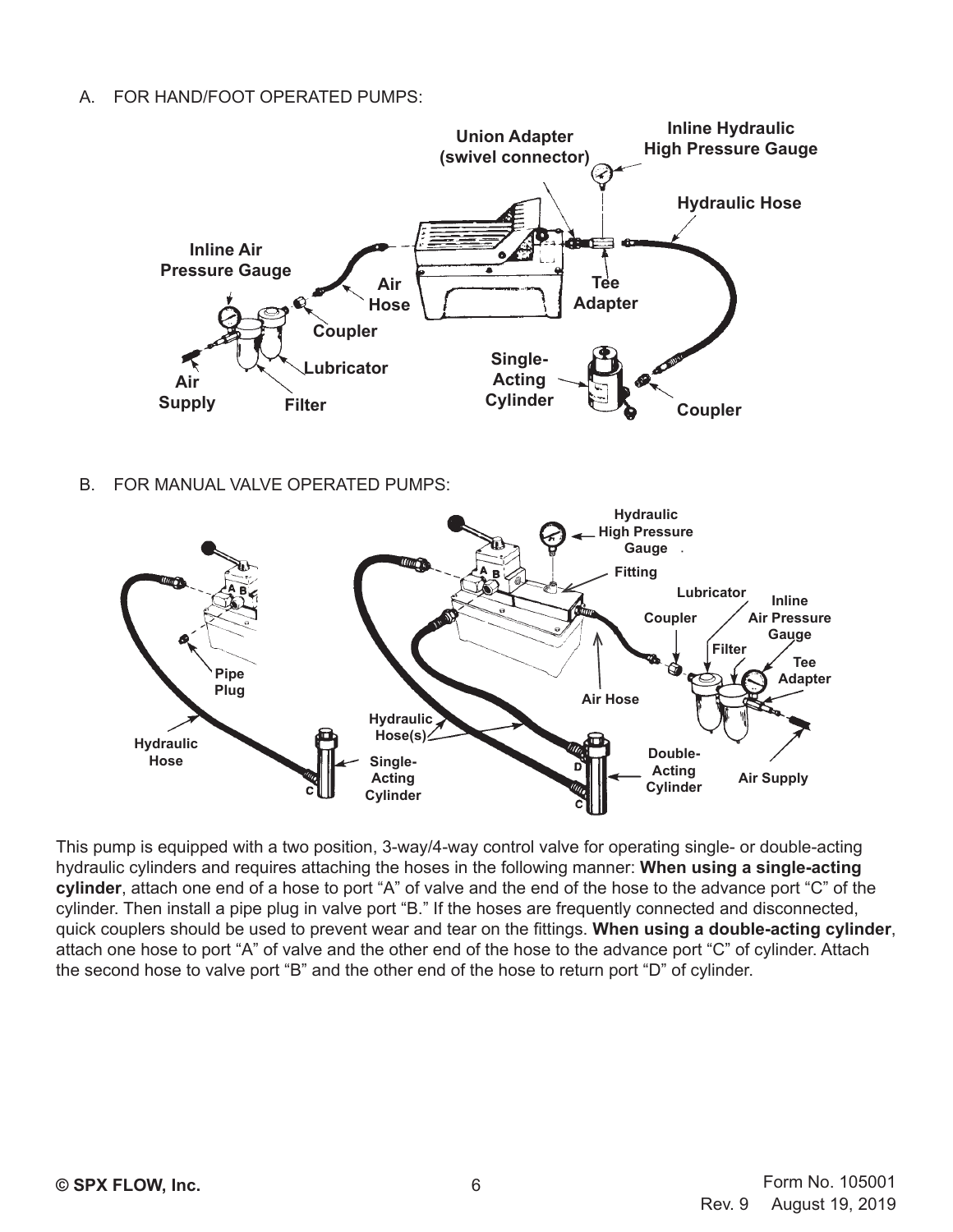#### **C. FOR REMOVE CONTROLLED PUMPS:**

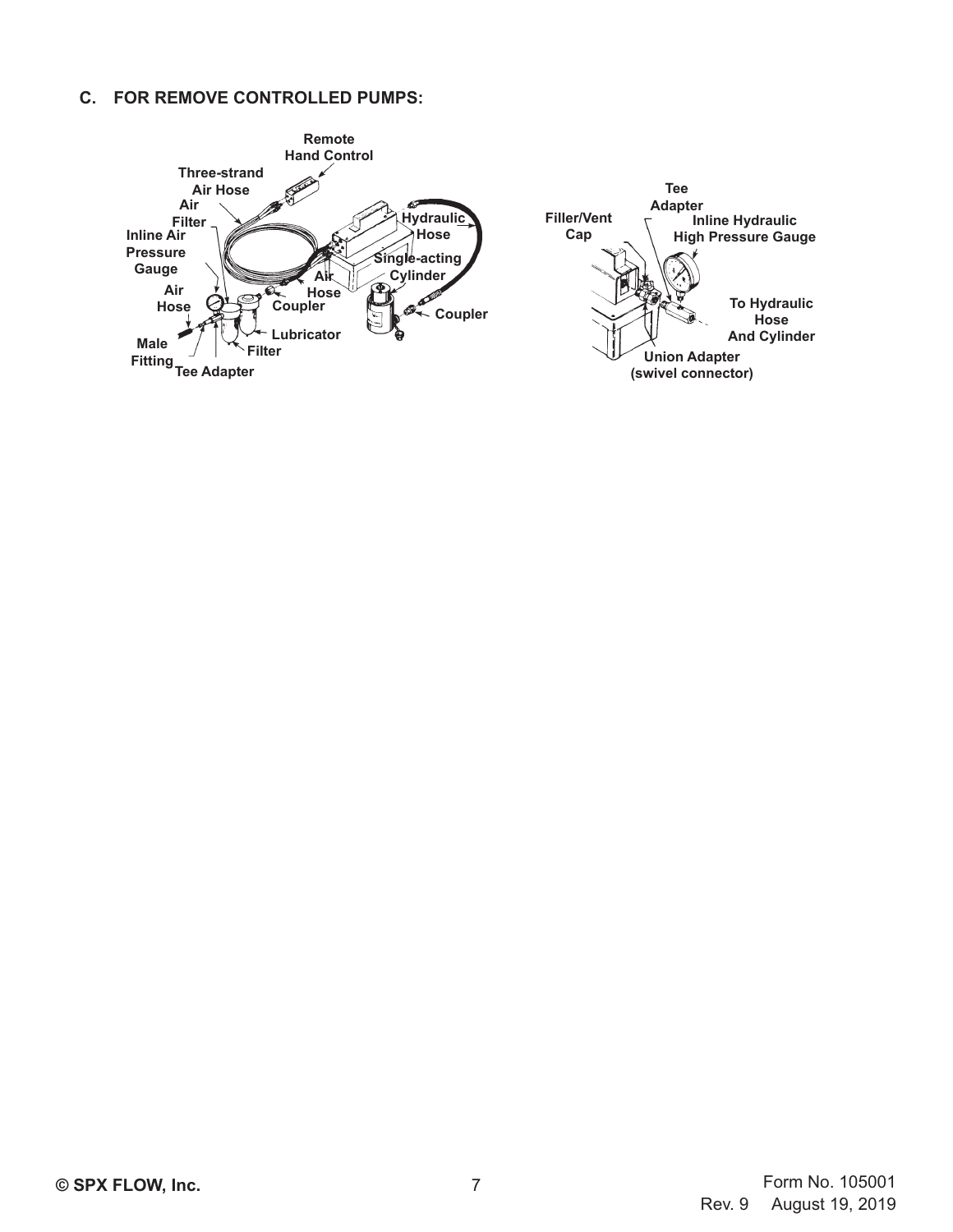- D. FOR TANDEM PUMPS:
	- (1) With Remove Valve
		- (a) Connect the pump to a remove 3-way/4-way valve.
		- (b) Connect the fluid line from the fluid pressure port on the manifold to the pump pressure port on the valve.
		- (c) Connect the fluid line from the fluid return port on the manifold to the pump return port on the valve.
		- (d) Connect the cylinder(s) to the valve.

#### **IMPORTANT**

#### **On all single pressure line applications, plug one port on the valve.**

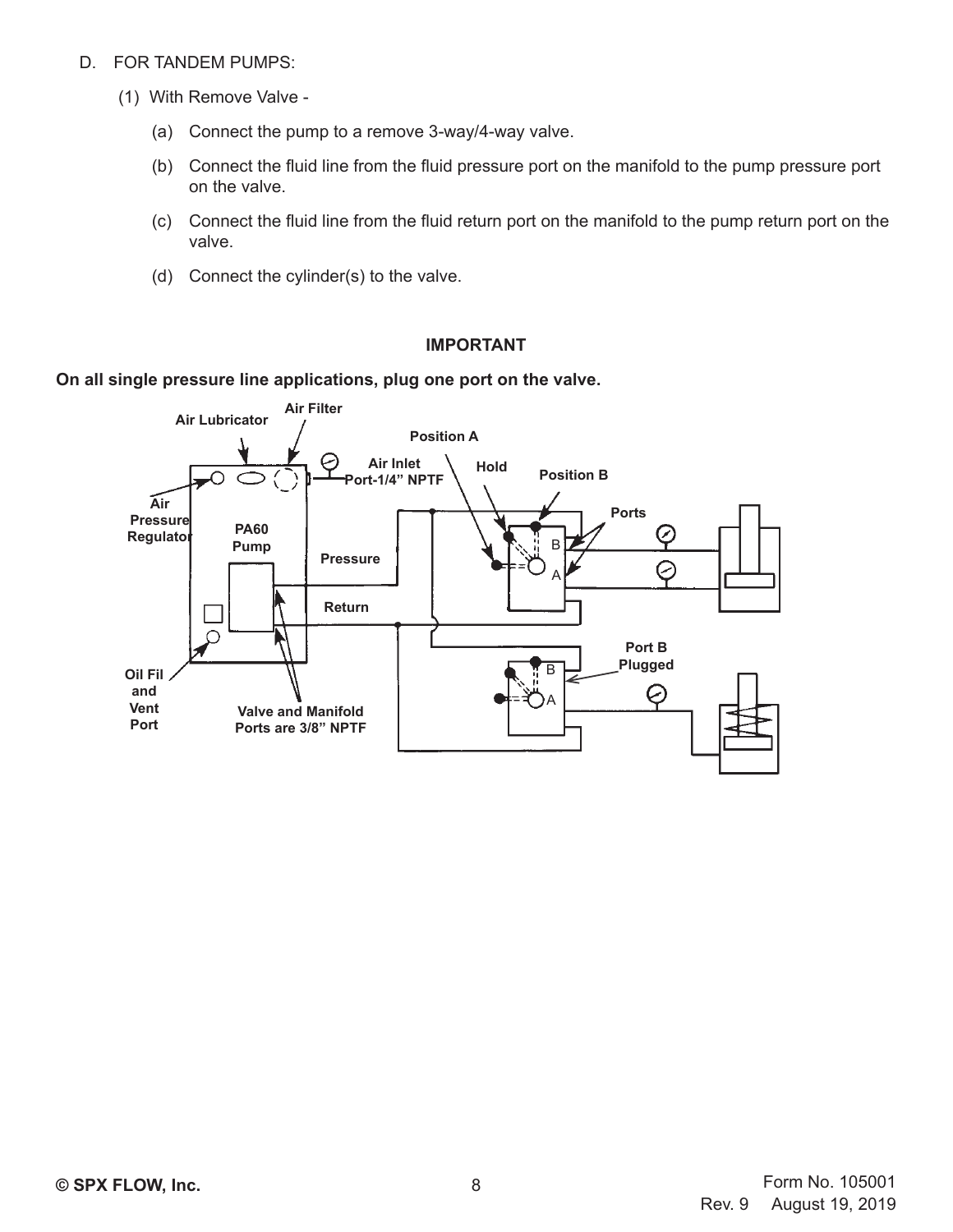- (2) With Pump Mounted Valve-
	- (a) Connect the ports of the pump valve to cylinder(s). When port "A" is pressurized, port "B" becomes the return. When port "B" is pressurized, port "A" becomes the return.
	- (b) Place the valve into the "A" or "B" position in order to pressurize the cylinder(s) or start the pump.

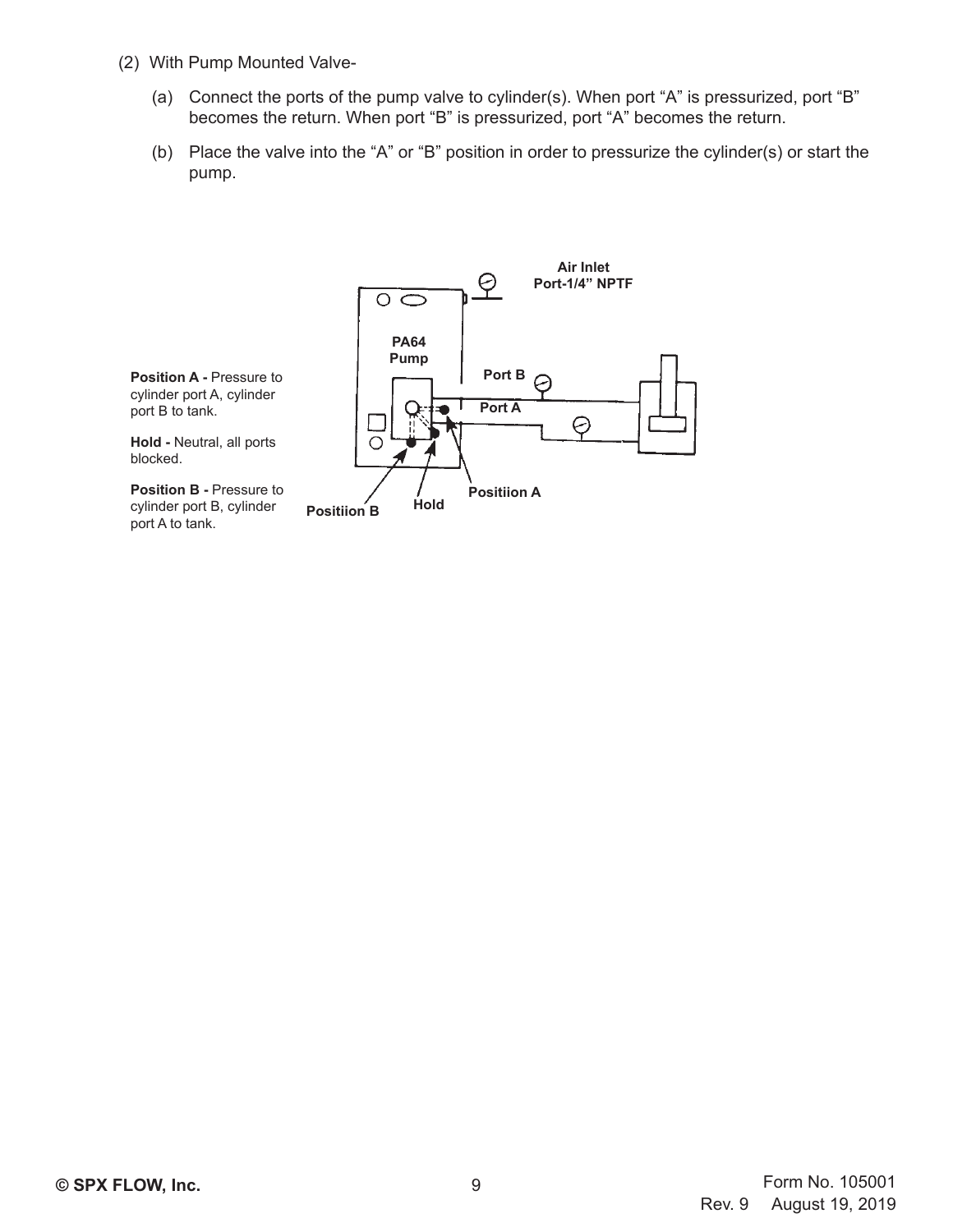## **OPERATION**

#### **PICTOGRAM DEFINITIONS**

Activating the pump with the pedal end marked with this pictogram, the flow of fluid is directed out of the reservoir.



Activating the pump with the pedal end marked with this pictogram, the flow of fluid is directed to the reservoir.



#### **1. Priming the Pump**

Under certain circumstances it may be necessary to prime the pump unit. To accomplish this, perform the following procedure:

#### **A. For Hand/Foot Operated Pumps:**

- (1) Press the release end of the pedal while holding down the air intake valve with a flathead screwdriver. The air intake valve is located directly under the pedal in the are marked  $\Box$ . The valve is depressed simultaneously with the  $\Box$  area of the pedal during priming.
- (2) Allow the pump to cycle approximately 15 seconds.
- (3) Remove the screwdriver, and press the  $\Box$  end of the pedal once more..
- (4) If the cylinder extends or pressure builds, the pump has been successfully primed. If the pup does not respond, repeat the procedure, jogging the air intake valve while holding the pedal in the position.

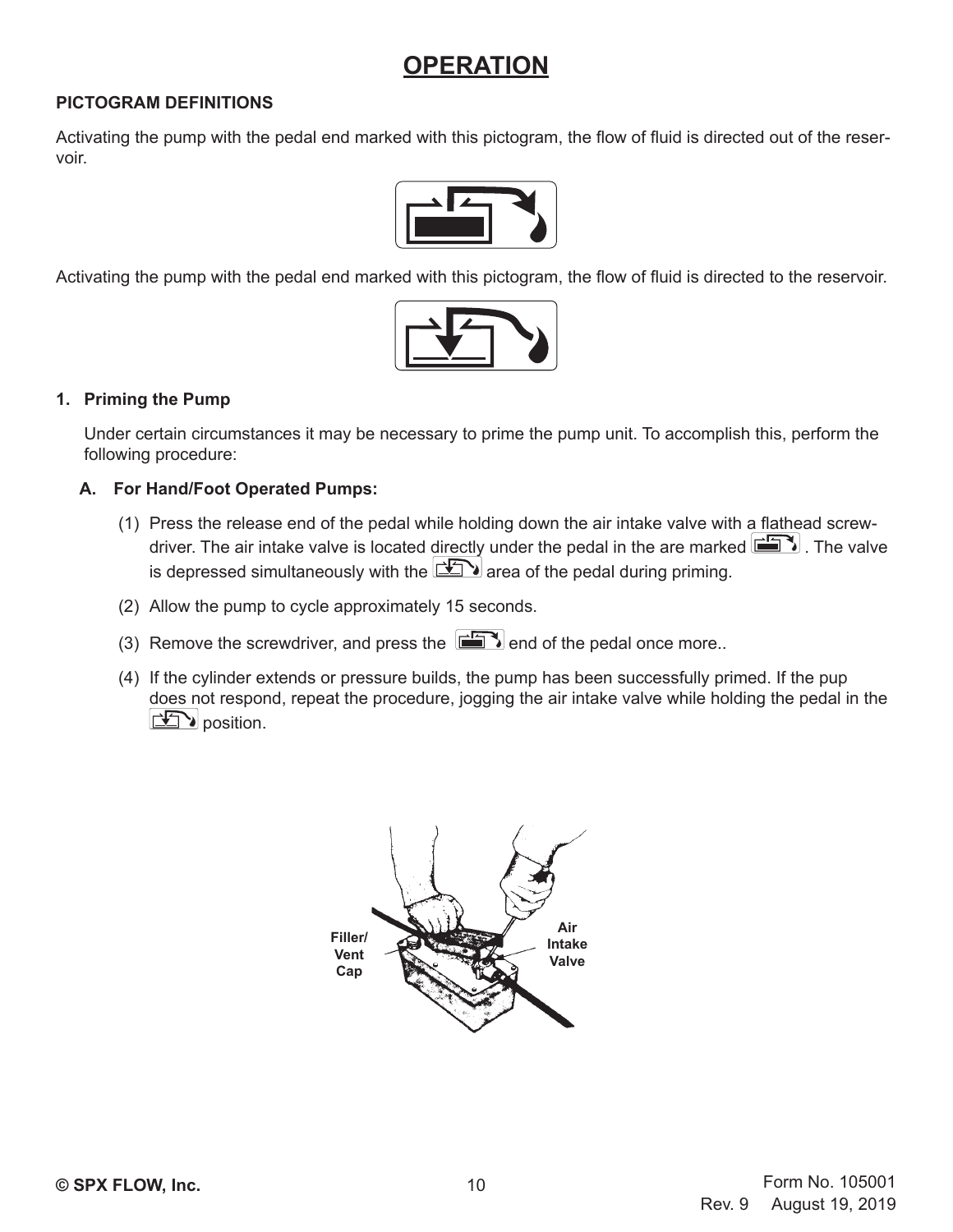#### **B. For Manual Valve Operated Pumps:**

Disconnect the hose end at the advance port of the cylinder. Direct the hose end into a suitable container or back into the pump reservoir. Shift the valve to the ADVANCE position and depress the end of the foot pedal inscribed with  $\Box$ . Allow the pump to cycle until fluid begins to flow freely into the container or reservoir. Reconnect the hose end to the cylinder advance port. Shift the valve to the AD-VANCE position and reactivate the pump. If the cylinder extends or builds pressure, the pump has been successfully primed. If not, refer to the Trouble-shooting Guide of these instructions.

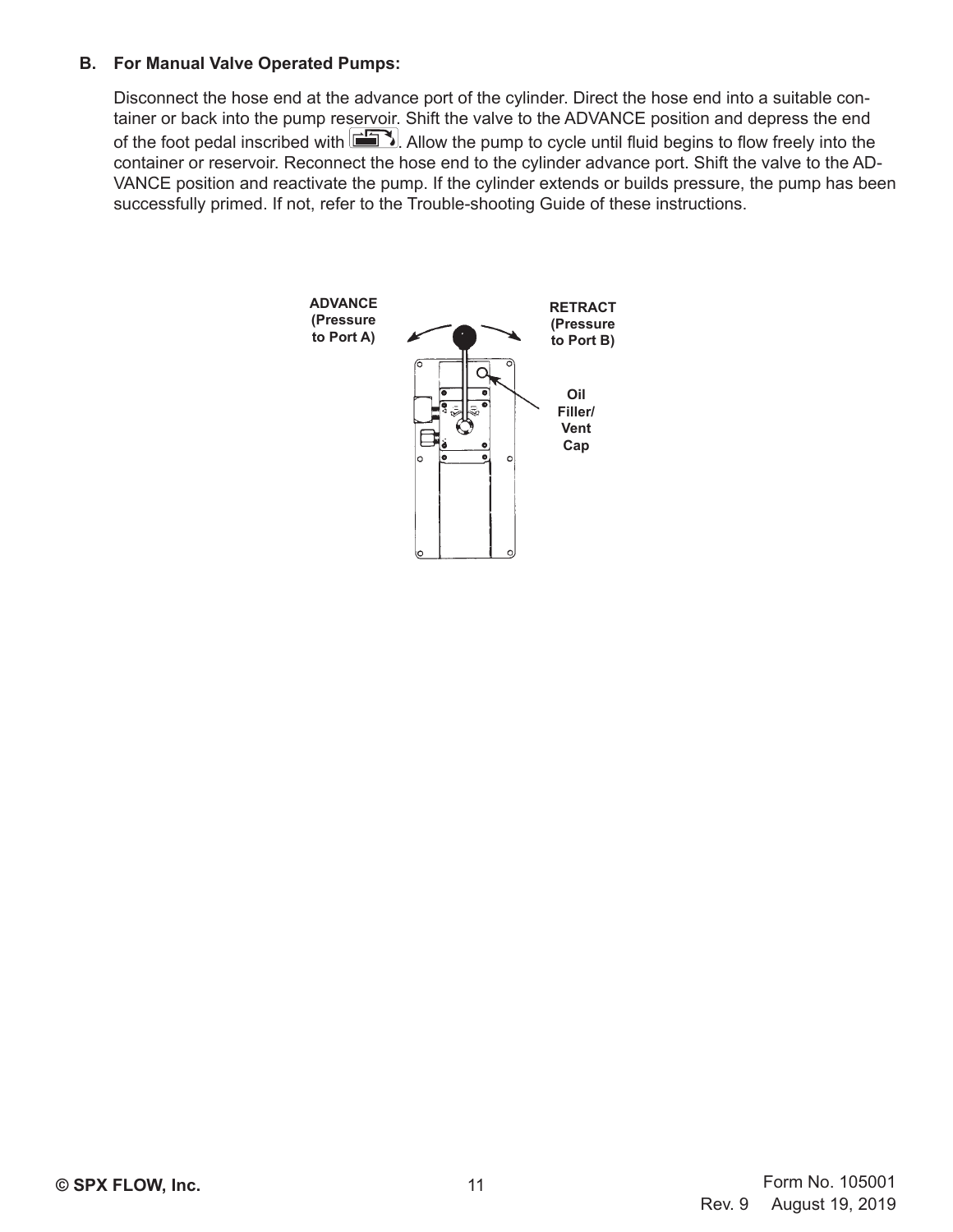#### **C. For Remote Controlled Pumps:**

Depress the  $\Box$  AND  $\Box$  buttons on the remote hand control simultaneously and allow the pump to cycle for approximately fifteen seconds. Release both buttons and then depress the  $\Box$  button once more. If the cylinder extends or pressure builds, the pump has been successfully primed. If the pump does not respond repeat the procedure. If pump still does not respond, tip pump upside down and repeat procedure.

#### **D. For Tandem Pumps:**

(1) Connect the fluid line to the pressure port and keep the return port plugged. Place the other end of the fluid line in the pump filler hole.

#### **NOTE**

**If the fluid lines are connected to a remote valve, shift the valve into the center position and plug both cylinder ports on the valve. This lets fluid circulate through the valve and back to the pump reservoir; thereby allowing the pump to prime.**

- (2) Attach air line with shut-off valve to the pump.
- (3) Open the air valve. Pump will begin to reciprocate, and fluid will advance through the hose or fluid line and return to the pump reservoir. Allow the pump to cycle approximately 15 seconds.
- (4) Plug the manifold pressure port, or shift the valve to pressurize the circuit. If the pump builds pressure, it has been successfully primed.

#### **2. Pump Operation**

#### **A. For Hand/Foot Operated Pumps:**

- (1) To extend the cylinder, depress the pedal on the end marked  $\mathbb{E}$ .
- (2) To hold the cylinder in position, release the end of foot pedal marked with  $\Box$  to deactivate the pump.
- (3) To retract the cylinder, depress the pedal on the end marked  $\Box$

#### **B. For Remove Controlled Pumps:**

- (1) To extend the cylinder, depress the button on the remote hand control marked  $\Box$
- (2) To hold the cylinder in position, release the  $\boxed{\Box \Box}$  button.
- (3) To retract the cylinder, depress the button on the remote hand control marked  $\Box$

## **C. For Manual Valve Operated Pumps:**

- (1) To extend the cylinder, shift the valve handle to the advance position and depress the end of the foot pedal inscribed with  $\mathbb{H}$  to activate the pump.
- (2) To hold the cylinder in position, release the end of foot pedal inscribed with  $\Box$  to deactivate the pump.
- (3) To retract the cylinder, shift the valve handle to the retract position and depress the end of the foot pedal inscribed with  $\mathbb{E}$  to activate the pump.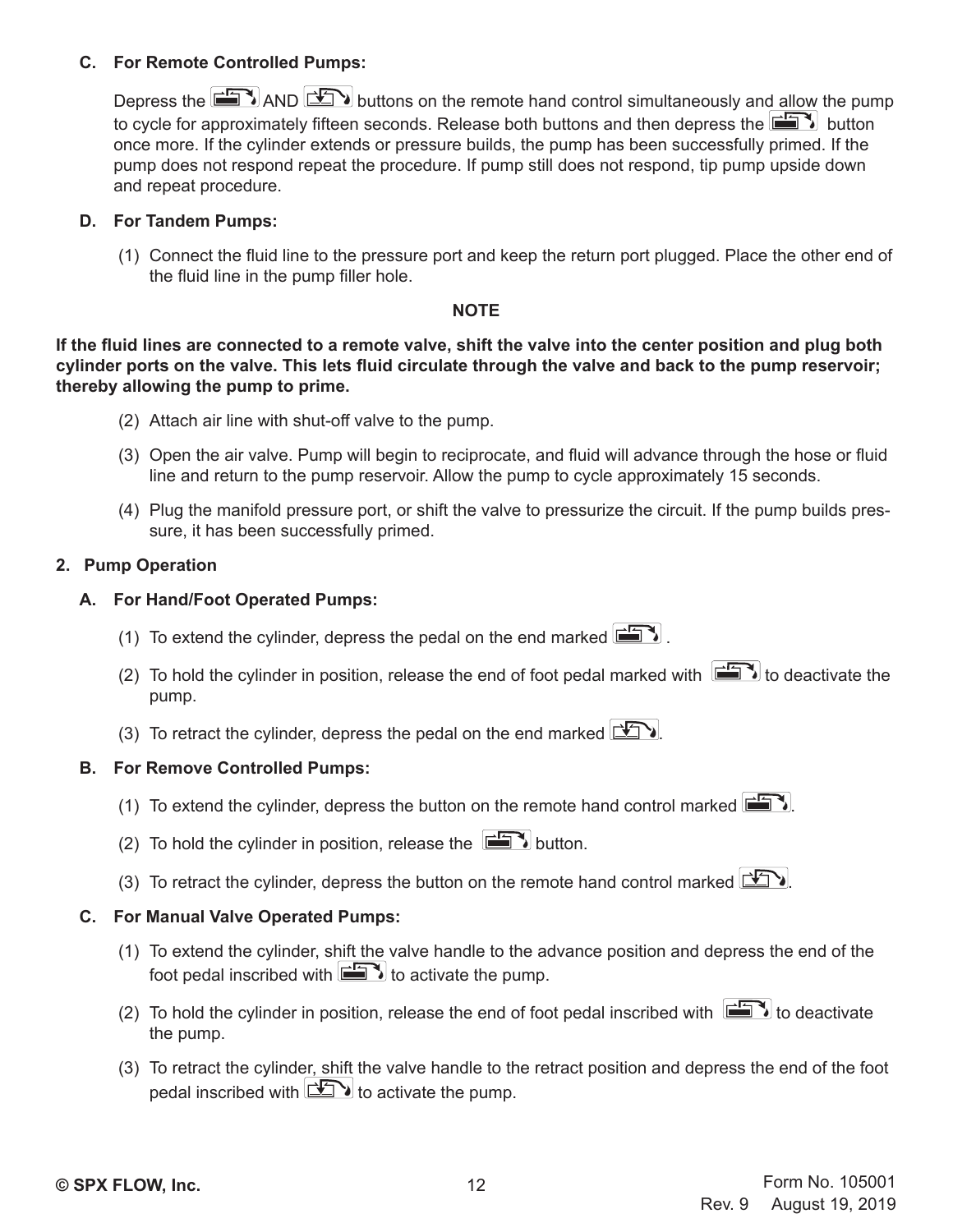### **3. For Pumps With Air Regulators:**

A. Open the air shut-off valve (if so equipped) or connect the air quick coupler (if so equipped).

#### **NOTE**

#### **Under certain circumstances the pump may need to be primed before operation. Refer to the method described in the section entitled "Priming the Pump Unit."**

- B. Slowly turn the air regulator control on unit clockwise to increase pressure, counterclockwise to decrease pressure. As air is admitted to the pump unit, it will begin to deliver fluid to the system. Continue to slowly turn the air regulator control clockwise until gauge reads the maximum hydraulic pressure rating as stated on the pumps data plate. A maximum hydraulic pressure reading should be obtained if air pressure is approximately 100 PSI (7 BAR).
- C. Cycle the system several times by manually shifting or the push button (if so equipped). Set the air regulator to obtain the desired hydraulic pressure. When decreasing pressure, shift the valve after each adjustment before measuring actual hydraulic pressure.
- D. Shut off and disconnect air supply to the pump and shift pump valve or push button (if so equipped) two times to release all system pressure. Check fluid level with hydraulic system retracted. The pump is now ready for operation.

#### **NOTE**

#### **The hydraulic pressure is increased or decreased by adjusting the air inlet pressure at the regulator.**

E. On two stage pumps, the air pressure regulator that is mounted on the pump controls only the output from the high pressure stage. The output of the low pressure stage of the pump is determined by the air line pressure coming from the remote regulator. A remote regulator is required to control the air pressure from the air line. The independent functioning of the low and high pressure stages of this pump can best be described as follows. At the minimum air line pressure of 40 PSI (3 BAR), the low pressure stage of the pump will deliver 480 PSI (33 BAR) hydraulic pressure (with the pump regulator turned counterclockwise to prevent air pressure from activating the high pressure stage of the pump.) At the minimum air line pressure of 40 PSI (3 BAR) the high pressure stage of the pump will deliver 4,000 PSI (275 BAR) hydraulic pressure (with the pump regulator turned clockwise to allow air pressure to reach the high pressure stage.) Always remember that the pump regulator must be turned fully counterclockwise when the pump is used to produce 1,200 PSI (83 BAR) or less.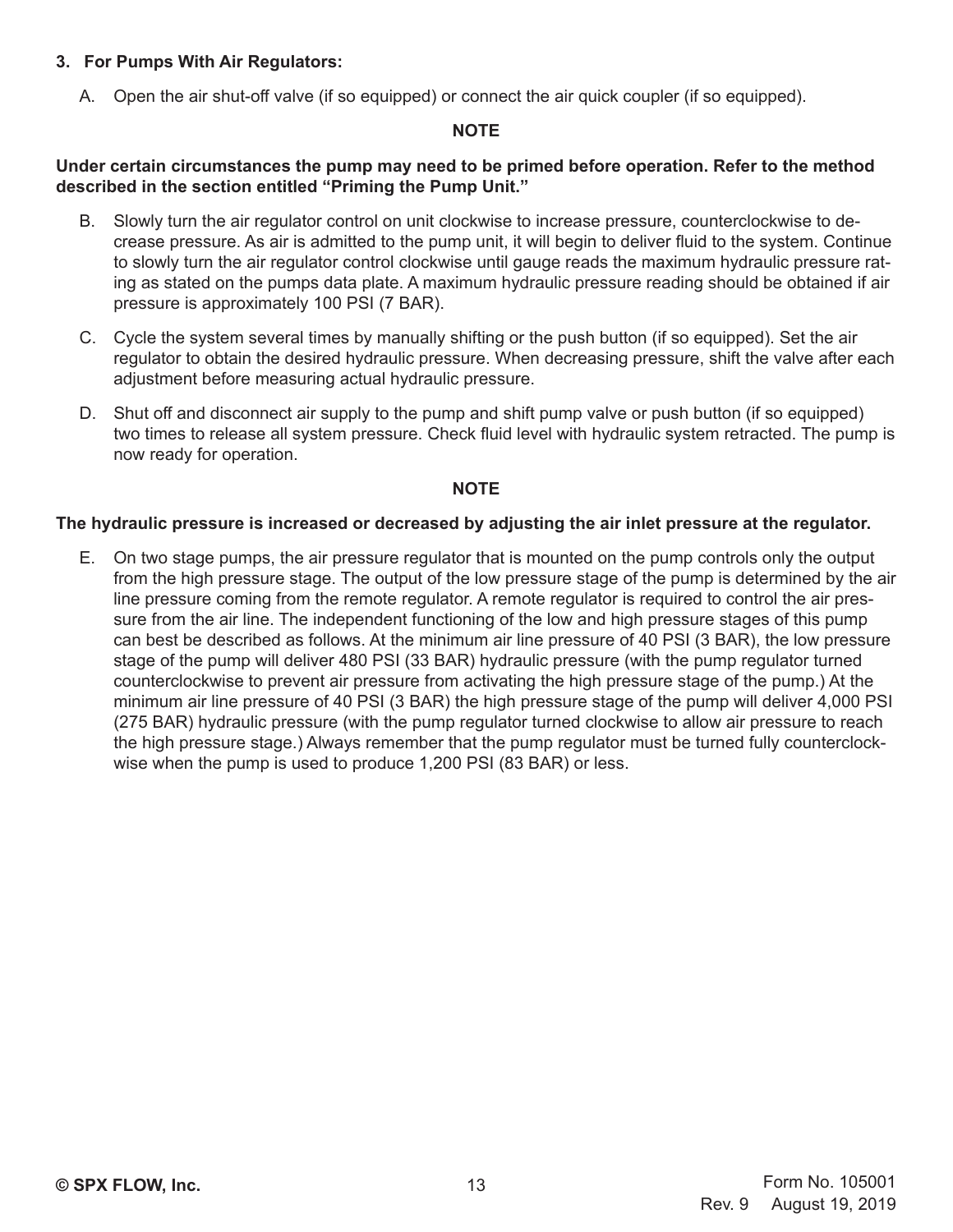## **PREVENTIVE MAINTENANCE**

## **IMPORTANT**

- **• Any repair or servicing that requires dismantling the pump must be performed in a dirt-free environment by a qualified technician.**
- **• Dispose of machine and fluids properly.**
- **1. Lubrication**

## **For Hand/Foot, Manual Valve, and Remove Control Operated Pumps:**

If the pump is operated on a continuous duty cycle for extended periods, the manufacturer recommends installing an automatic air line oiler in the air inlet line as close to the pumping unit as possible. Set the unit to feed approximately one drop of oil per minute into the system. Use SAE grade oil, 5W to 30W

#### **For Tandem Pumps:**

These models have an integral air pressure regulator, air filter and lubricator. Set the lubricator to feed one drop of oil per minute to the system. Use SAE grade oil, 5W to 30W. For servicing the air regulator, lubricator and filter system, see the operating and service instructions provided.

#### **2. Bleeding Air from the System**

During the first moments of operation or after prolonged use, a significant amount of air may accumulate within the hydraulic system. This entrapped air may cause the cylinder to respond slowly or behave in an unstable manner. To remove the air, run the system through several cycles (extending and retracting the cylinder) free of any load. The cylinder must be at lower level than the pump to allow air to be released through the pump reservoir.

#### **3. Inspecting the Hydraulic Fluid Level**

Check the fluid level in the reservoir after every 10 hours of use. Drain and replenish the reservoir with Power Team hydraulic fluid after every 300 hours of use approximately.

#### **For pumps with a 105 cubic inch (1.7 I) reservoir capacity:**

The fluid level should be 1/2 inch (12.7 mm) from the filler/vent cap with all cylinders retracted.

#### **For pumps with a 2 gallon (7.6 l) reservoir capacity:**

The fluid level should be 1-3/4 inch (44.5 mm) from the filler/vent cap with all cylinders retracted.

#### **4. Draining and Flushing the Reservoir**

#### **IMPORTANT**

#### **Wipe the pump exterior completely clean before attempting this procedure.**

- A. Remove the screws that fasten the pump assembly to the reservoir. Remove the pump assembly from the reservoir. Do not damage the gasket, filter or safety valve.
- **B. Drain the reservoir of all fluid and refill half full with clean hydraulic fluid. Rinse the filter clean.**
- **C. Place the pump assembly back onto the reservoir, and secure with two of the machine screws assembled in opposite corners of the housing.**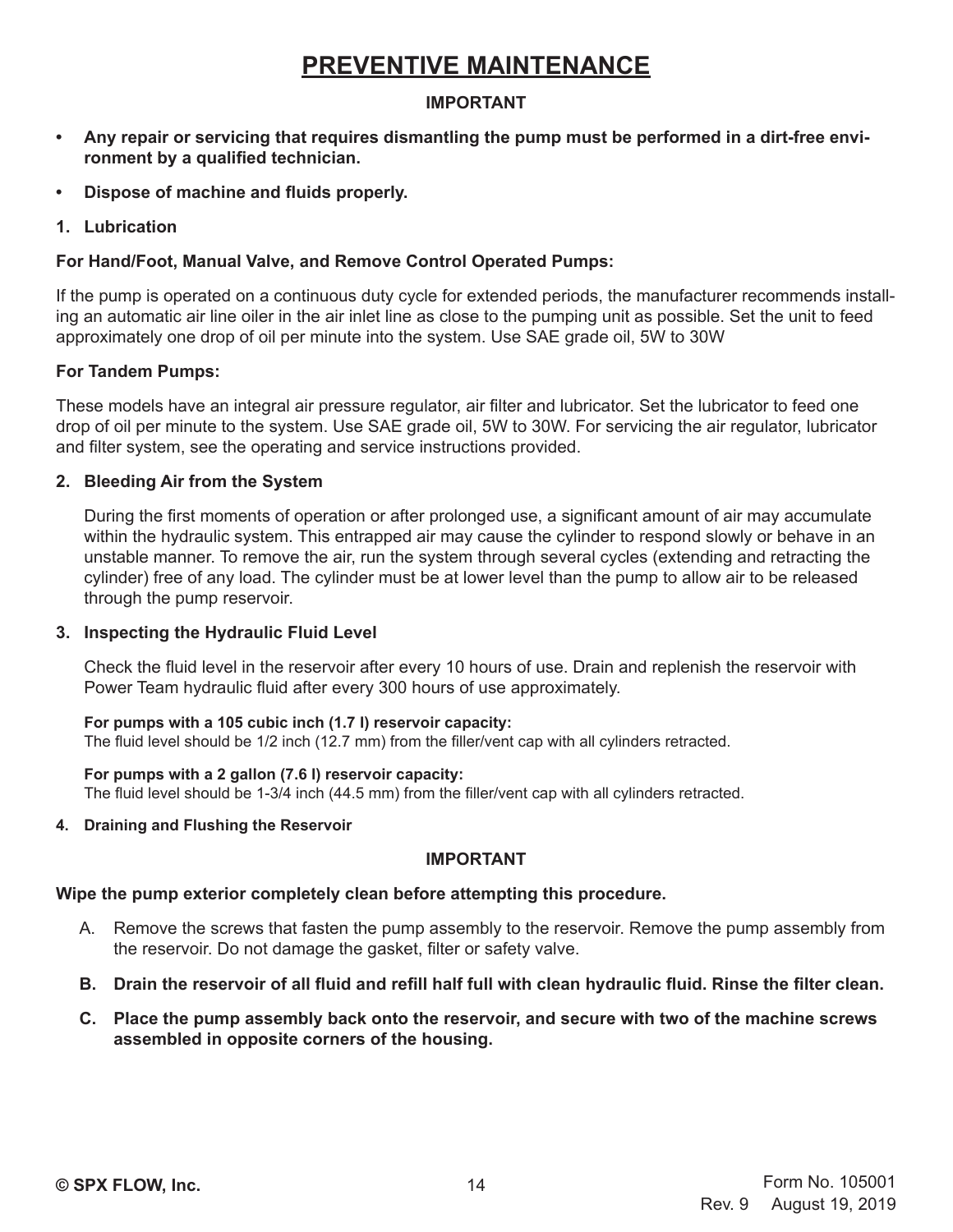- **D. Run the unit for several minutes. Use the same method described in the section titled "Priming the Pump Unit."**
- **E. Drain and clean the reservoir once more.**
- **F. Refill the reservoir with Power Team hydraulic fluid and replace the pump assembly (with gasket) on the reservoir and install the screws. Torque the screws as follows: For 105 cubic inch (1.7 l) reservoirs, torque to 25 to 30 inch pounds (2.8 to 3.4 N•m); for 2 gallon (7.6 l) reservoirs, torque to 35 to 45 inch pounds (4.0 to 5.0 N•m)**

#### **IMPORTANT**

**Drain and clean the other hydraulic system components (hoses, cylinders, etc.) before reconnecting them to the pump. This will prevent contaminated fluid from entering the pump again.**

G.

#### **5. Refilling the Reservoir**

If additional fluid must be added to the reservoir, use only Power Team hydraulic fluid (215 SSU @ 100° F [38° C]). Clean the entire area around the filler plug before adding fluid to the reservoir. Remove the filler plug, and insert a clean funnel with filter. The cylinder must be fully retracted and the air supply disconnected when adding the fluid to the reservoir.

**6. Periodic Cleaning**

#### **IMPORTANT**

#### **The greatest single cause of failure in hydraulic pumps is dirt. Keep the pump and attached equipment clean to prevent foreign matter from entering the system.**

A routine should be established to keep the pump as free from dirt as possible. All unused couplers must be sealed with thread protectors. All hose connections must be free of grit and grime. Any equipment hooked up to the pump should also be kept clean. Use only Power Team hydraulic fluid in this unit and change as recommended (every 300 hours).

## **ACCESSORIES**

Gauges and accessories may not be included with the pump. However, a hydraulic gauge is strongly recommended whenever the pump is used!



- **• The gauge must be of the proper rating for the pressure used!**
- **• Use only Power Team approved accessories, hydraulic fluid, and repair parts!**
- **1. Installing An In-line Hydraulic Pressure Gauge**
	- A. Remove the male fitting from the air filter and install a tee adapter, with gauge, between the hose and air filter.
	- B. Install male fitting into the tee adapter and securely clamp the hose to the male fitting.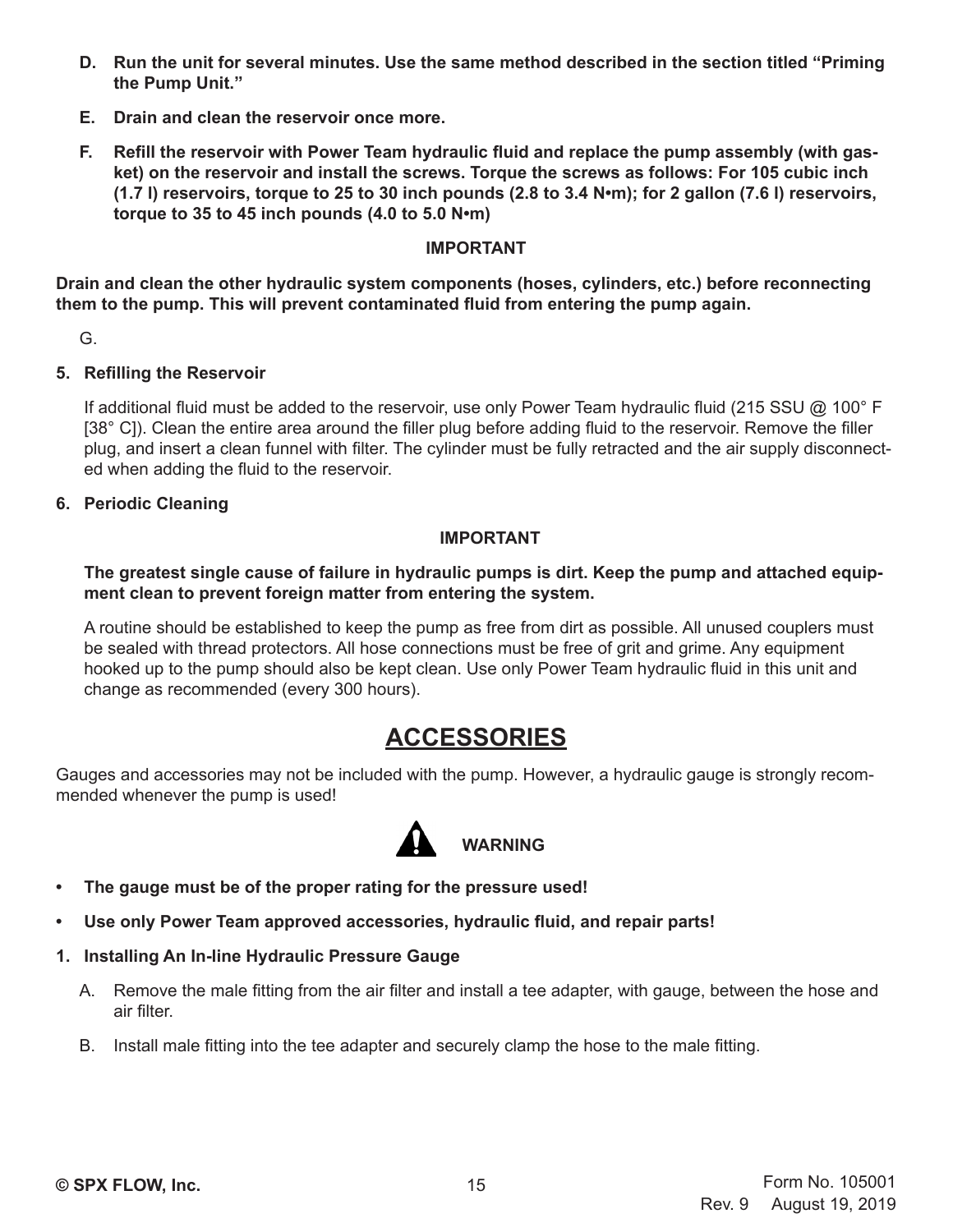## **2. Installing An In-line Hydraulic Pressure Gauge**

- A. Remove the thread protector from the hydraulic outlet port and inspect the threads and fittings for signs of wear.
- B. Install a tee adapter, with gauge, between the hose coupling and the pump hydraulic outlet port.
- C. Tighten all connections securely! DO NOT OVERTIGHTEN HOSE CONNECTIONS.

### **3. Fire-Resistant Hydraulic Fluid**

Flame Out 220™ fire-resistant hydraulic fluid is compatible with all Power Team hydraulic equipment. The use of this fluid does not require the changing of seals in any Power Team pump or cylinder and is available through your local Power Team distributor.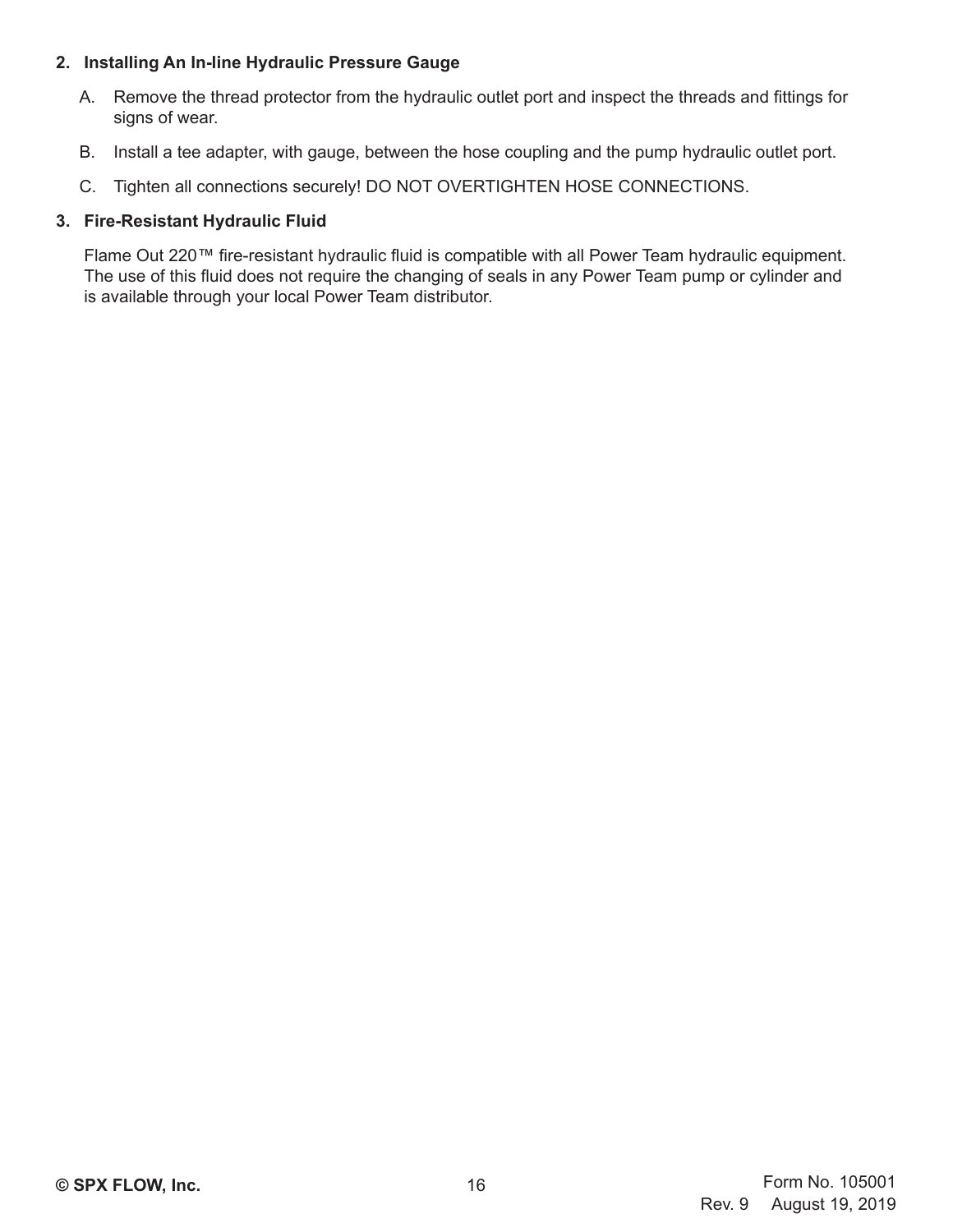# **OPERATOR TROUBLESHOOTING GUIDE**

**If this guide does not resolve your pump problem, contact an authorized hydraulic service center or a company headquarters listed in POWER TEAM FACILITIES.**

| <b>PROBLEM</b>                                                                 | <b>CAUSE</b>                                                                                                                          | <b>SOLUTION</b>                                                               |
|--------------------------------------------------------------------------------|---------------------------------------------------------------------------------------------------------------------------------------|-------------------------------------------------------------------------------|
| Pump reciprocates but no fluid<br>delivery (cylinder will not<br>extend)       | 1. Low fluid level.                                                                                                                   | 1. Add fluid as instructed in<br><b>Preventive Maintenance</b><br>section.    |
|                                                                                | 2. Pump not primed.                                                                                                                   | 2. Prime pump as instructed in<br>Operation section.                          |
|                                                                                | 3. Fluid intake filter contaminated.                                                                                                  | 3. Remove reservoir and clean<br>intake filter and reinstall.                 |
| Low fluid delivery<br>(cylinder extends slowly)                                | 1. Inadequate air supply                                                                                                              | 1.                                                                            |
|                                                                                | a. Check air input supply.                                                                                                            | a. Should be 20 CFM<br>$(.57 M3/min.)$ minimum.                               |
|                                                                                | b. Contamination, check air<br>side of pump (plugged air<br>inlet screen).                                                            | b. Clean and reassemble.                                                      |
|                                                                                | 2. Hydraulic failure                                                                                                                  | 2.                                                                            |
|                                                                                | a. Check the fluid inlet filter for<br>contamination.                                                                                 | a. Remove reservoir and clean<br>intake filter and reinstall.                 |
|                                                                                | b. Air in hydraulic system.                                                                                                           | b. Bleed the system as<br>described in the Preventive<br>Maintenance section. |
| Pump will not build to maximum<br>pressure (no visible leakage)                | 1. Check the air supply.                                                                                                              | 1. 100 PSI (7 BAR) is required to<br>obtain maximum pressure.                 |
|                                                                                | 2. Pressure regulator improperly<br>adjusted (if so equipped).                                                                        | 2. Adjust according to instructions<br>in Operation section.                  |
| Pump builds pressure but will<br>not hold system<br>pressure.                  | 1. Check the hydraulic<br>connections and other system<br>components for leakage,<br>including 3 way/4 way valve<br>(if so equipped). | 1. Refit or repair as needed.                                                 |
| Pump will continue to run slowly<br>even after desired pressure is<br>reached. | Output pressure equal to or<br>1.<br>higher than relief valve setting.                                                                | 1. Normal operation.                                                          |
|                                                                                | 2. Defective 3-way/4-way valve or<br>other components leaking.                                                                        | 2. Repair or replace.                                                         |
| <b>Excess oil spray from</b><br>muffler.                                       | 1. Air lubricator is set too rich<br>(if so equipped).                                                                                | 1. Set at one drop per minute.                                                |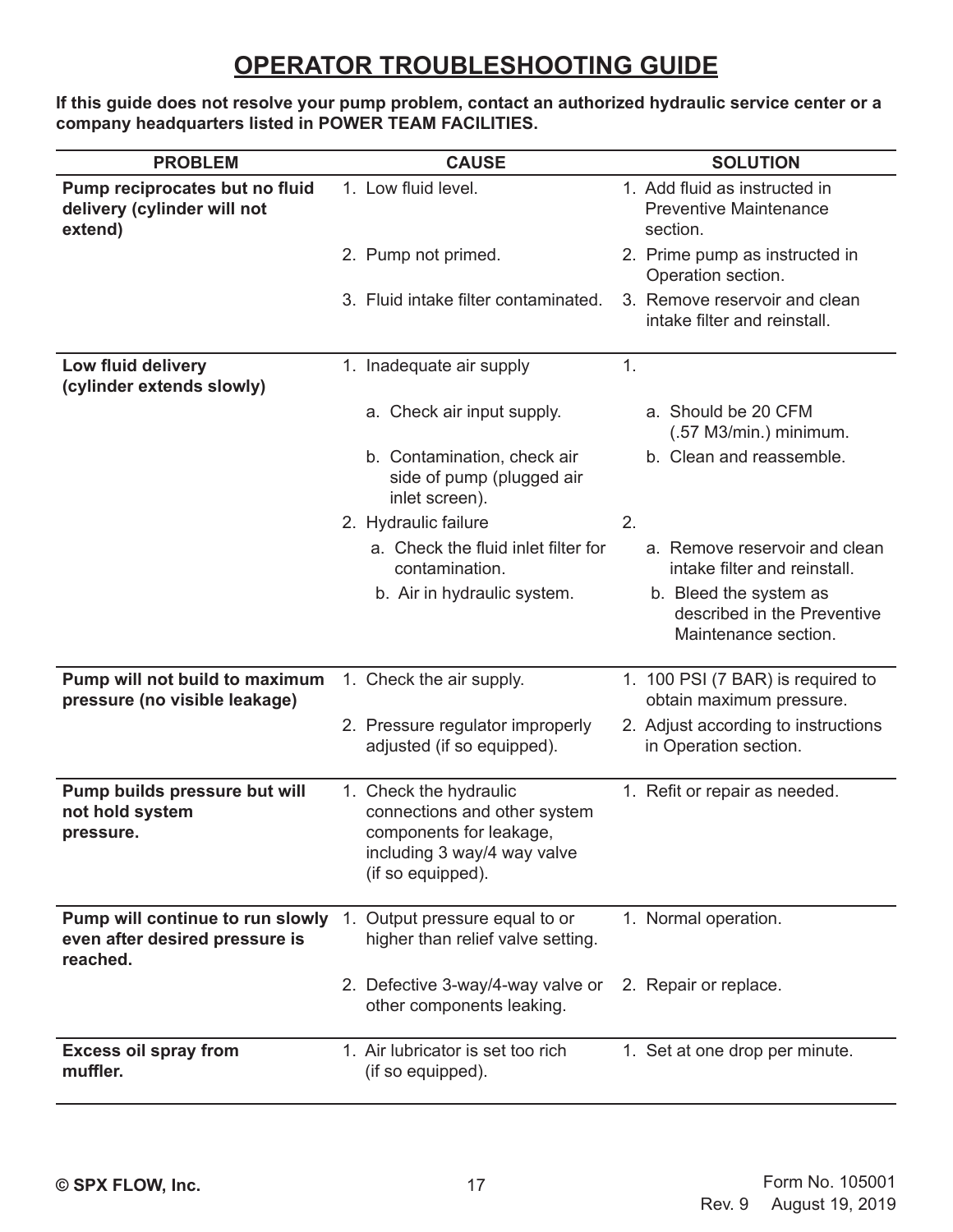## **POWER TEAM FACILITIES & CONTACT**

#### North America Headquarters

5885 11th Street Rockford, IL 61109 USA

#### *Customer Service/Order Entry* Tel: +1 800 541 1418 Fax: +1 800 288 7031

**Send P.O's to:** info@powerteam.com

#### *Technical Services*

Tel: +1 800 477 8326 Fax: +1 800 765 8326

#### European Headquarters

Albert Thijsstraat 12 6471 WX Eygelshoven The Netherlands Tel: +31 45 567 8877

infoeurope@powerteam.com

#### SEA Headquarters

20 Pioneer Crescent #06-01 West Park BizCentral Singapore 628555 Tel: +65 6264 4366 Fax: +65 6265 9133

infoasia@powerteam.com

#### India Headquarters

SPX Flow Technology (India) Pvt. Limited Survey No. 275 Odhav, Ahmedabad - 382 415 Tel: +91-99099-85454 +91-97277-19950

india@powerteam.com

#### **www.spxflow.com**

**SPX Flow Customer Service: (800) 541-1418**

#### China Headquarters

7F Treasury Building 1568 Huashan Road Shanghai, 200052 China Tel: +86 21 2208 5888 Fax: +86 21 2208 5682

infochina@powerteam.com

#### Australia Headquarters

SPX Flow Technology Australia Pty Ltd Quad 2, 6 Parkview Drive Homebush Bay NSW 2127 Tel: +61 02 9763 4900 Fax: +61 02 9763 7888

ft.aus.cs@spxflow.com